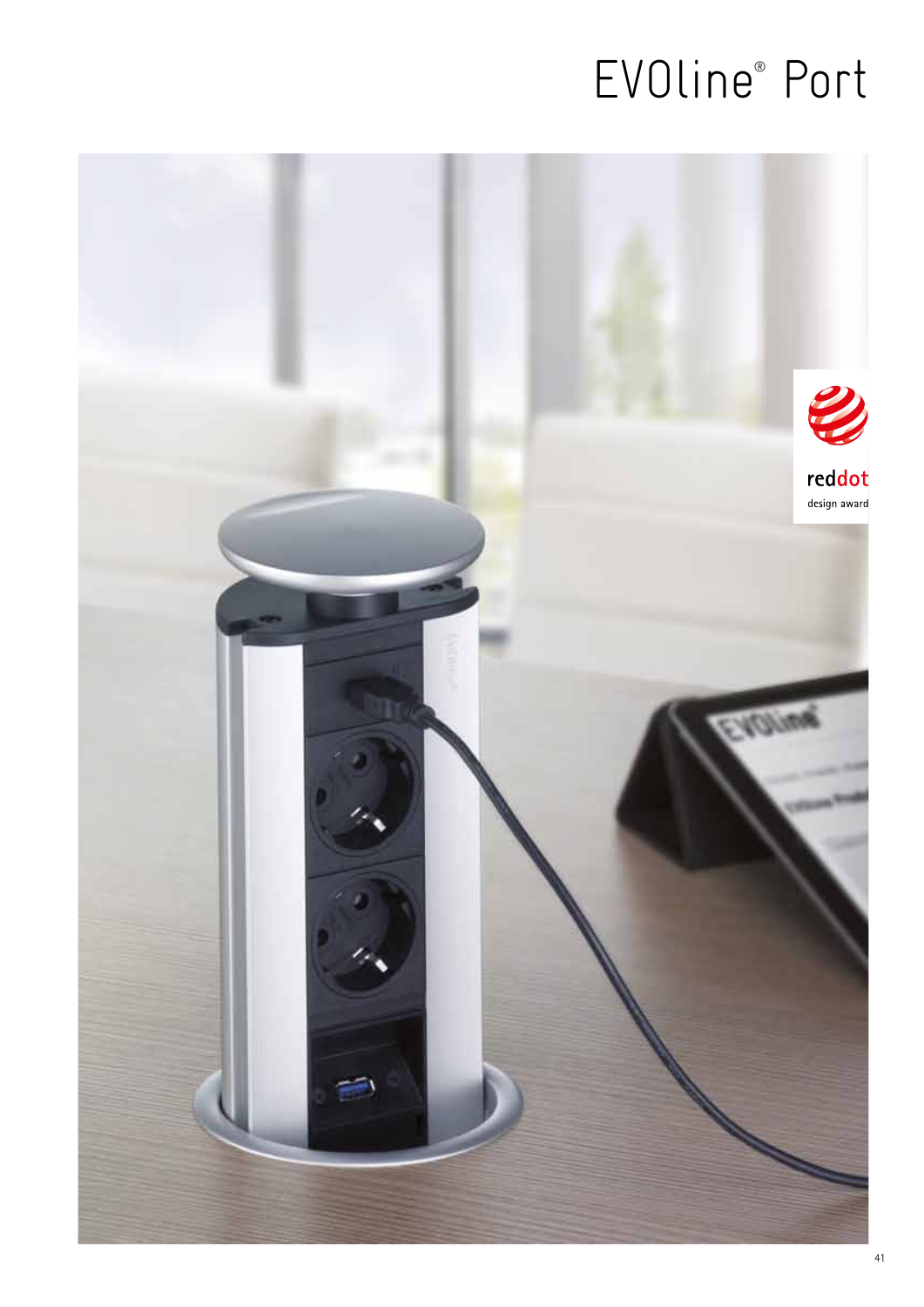# EVOline® Port

With EVOline Port sockets and cables simply disappear. Typically just the collar and cover of the Port are visible on the work surface – with optional illumination by energy saving LEDs in blue, red, green, or white. A light pull-up motion lets the high-quality aluminum body appear from below and subsequently a push-down motion lets it disappear below the surface together even with attached plugs. The movable cover creates enough space for the cables.

EVOline Port was awarded the "red dot design award".













Cutout Ø 102

Dimensions in mm

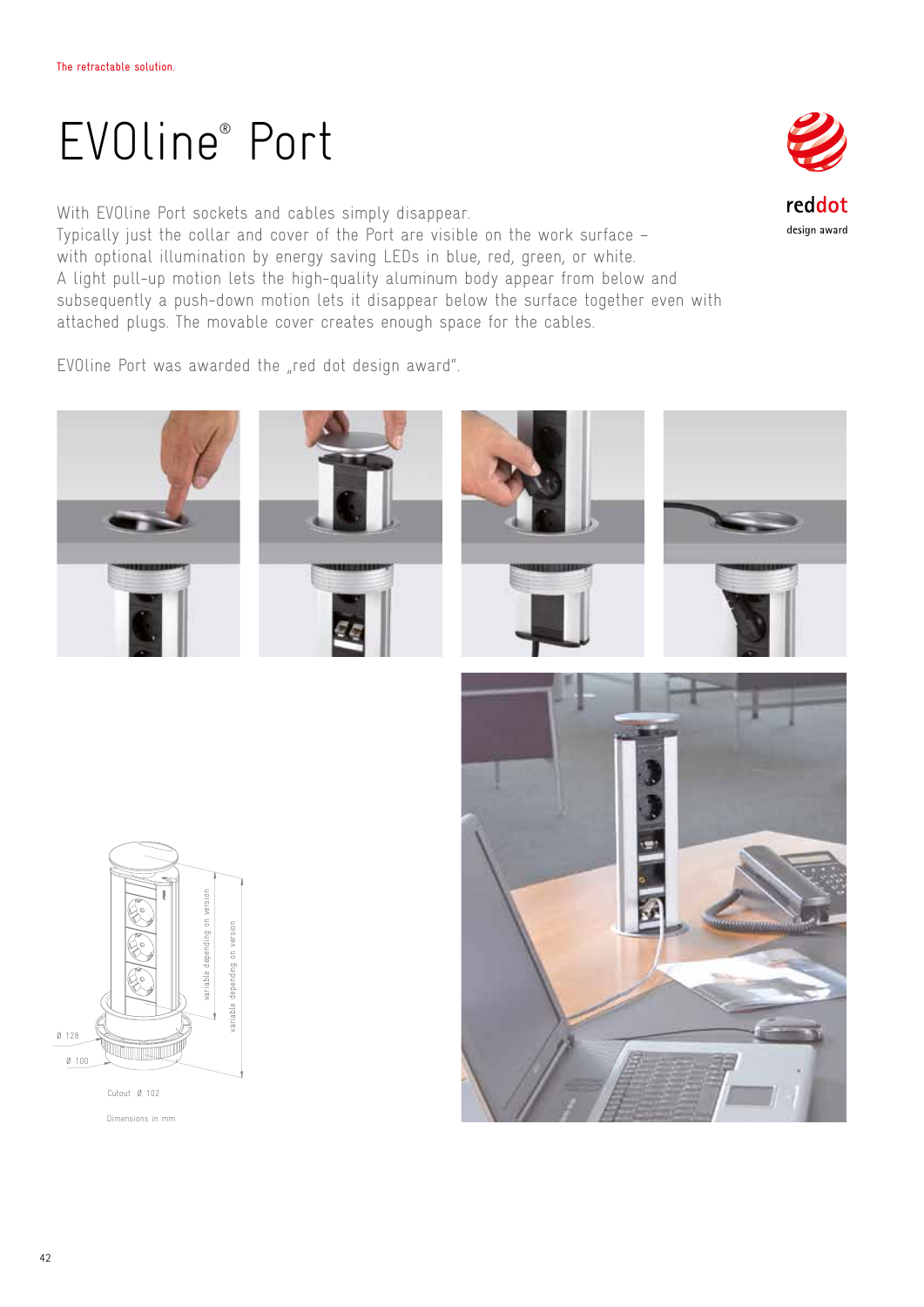## EVOline® Port

### **EVOline Port**



| Description                                                                                                                                                                                                                                               | Picture | Specification                                                                                                                                                                                                                                                                                                                                                                                                                                                                                       | Order number                                                         |
|-----------------------------------------------------------------------------------------------------------------------------------------------------------------------------------------------------------------------------------------------------------|---------|-----------------------------------------------------------------------------------------------------------------------------------------------------------------------------------------------------------------------------------------------------------------------------------------------------------------------------------------------------------------------------------------------------------------------------------------------------------------------------------------------------|----------------------------------------------------------------------|
| <b>EVOline Port</b><br>Aluminium housing, silver<br>anodised. For work surface with<br>thickness up to 50 mm.<br>Mounting hole ø 102 mm.<br>Two sockets, VDE-compliant,<br>60°, 16 A, contact-protected.<br>Fixed supply cable 3.0 m with<br>angled plug. |         | rocking cover and collar made<br>of silver lacquered plastic<br>rocking cover and collar made<br>of black lacquered plastic<br>rocking cover made of solid<br>stainless steel in CD design,<br>collar made of plastic,<br>lacquered in stainless steel<br>optics<br>rocking cover made of solid<br>stainless steel in CD design.<br>Collar made of plastic, lac-<br>quered in stainless steel<br>optics. NIGHTLIGHT effect<br>by blue LEDs under rocking<br>cover with illuminated ON/OFF<br>switch | 1593 1000 3300<br>1593 1000 5200<br>1593 1003 1100<br>1593 1003 1200 |
|                                                                                                                                                                                                                                                           |         |                                                                                                                                                                                                                                                                                                                                                                                                                                                                                                     |                                                                      |

### **EVOline Port**

Aluminium housing, silver anodised. For work surface with thickness up to 50 mm. Mounting hole ø 102 mm. Three sockets, VDE-compliant, 60°, 16 A, contact-protected. Fixed supply cable 3.0 m with angled plug.

**EVOline Port CUISINE** Aluminium housing, silver anodised. For work surface with thickness up to 50 mm. Mounting hole ø 102 mm. Three sockets, VDE-compliant, 60°, 16 A, contact-protected. Fixed supply cable 2.5 m with wire end ferrules, plug supplied

unattached.



| TUUKING UUVEL ANU UULLAI MAUE<br>of silver lacquered plastic                                                                                           | 1593 1000 0100 |
|--------------------------------------------------------------------------------------------------------------------------------------------------------|----------------|
| rocking cover and collar made<br>of black lacquered plastic                                                                                            | 1593 1000 5000 |
| rocking cover made of solid<br>stainless steel in CD design,<br>collar made of plastic,<br>lacquered in stainless steel<br>optics                      | 1593 1002 1600 |
| rocking cover made of solid<br>stainless steel in CD design.<br>Collar made of plastic, lac-<br>quered in stainless steel<br>optics. NIGHTLIGHT effect |                |
| by blue LEDs under rocking<br>cover with illuminated ON/OFF<br>switch                                                                                  | 1593 1003 1300 |
| rocking cover made of silver                                                                                                                           |                |
|                                                                                                                                                        |                |

rocking cover and collar made

lacquered plastic, collar made<br>of grey plastic

1593 1000 0600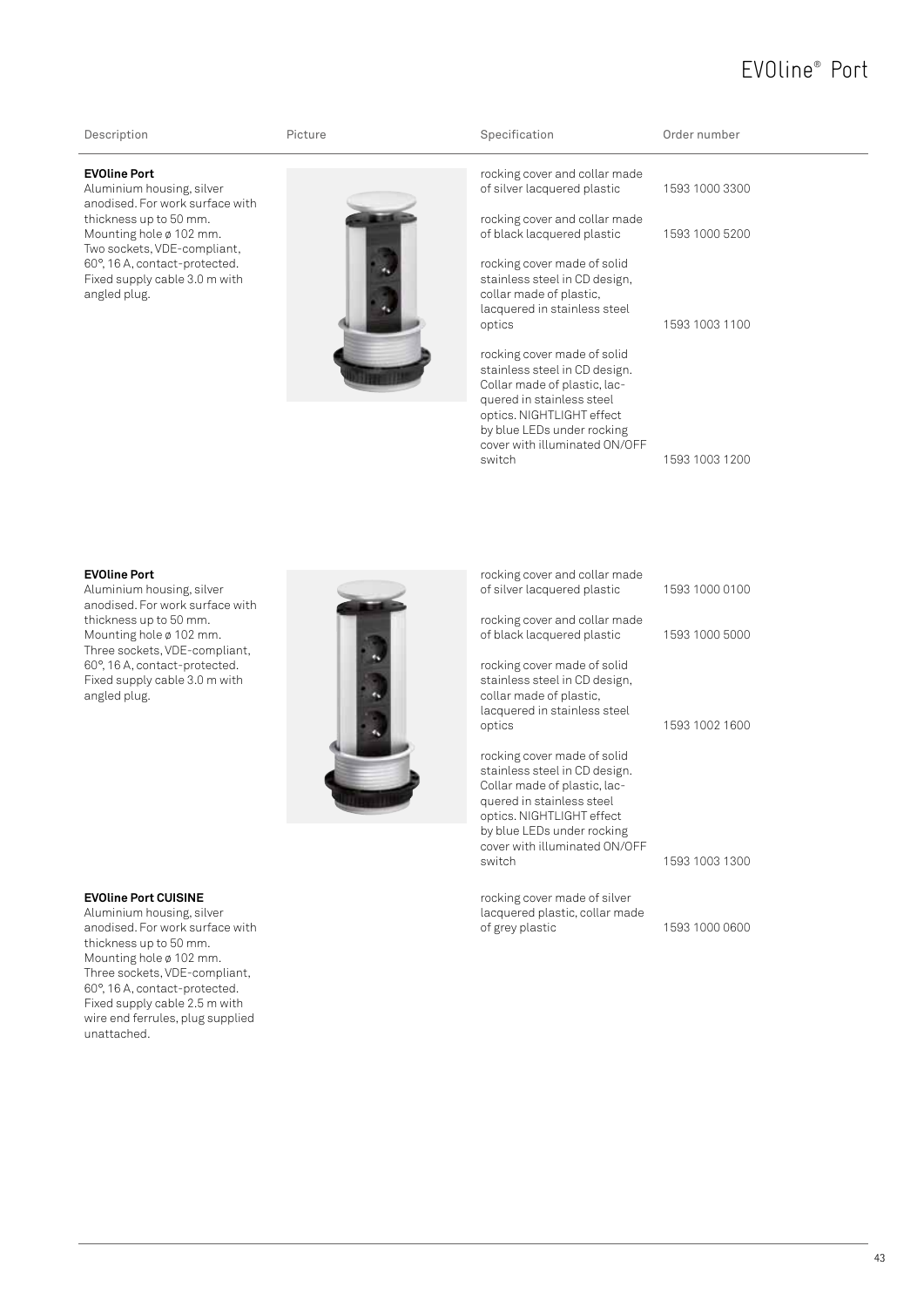## EVOline® Port

| Description                                                                                                                                                            | Picture | Specification                                                                                                                                                                                                         | Order number   |
|------------------------------------------------------------------------------------------------------------------------------------------------------------------------|---------|-----------------------------------------------------------------------------------------------------------------------------------------------------------------------------------------------------------------------|----------------|
| <b>EVOline Port DATA</b><br>Aluminium housing, silver<br>anodised. For work surface with                                                                               |         | rocking cover and collar made<br>of silver lacquered plastic                                                                                                                                                          | 1593 1003 1400 |
| thickness up to 50 mm.<br>Mounting hole ø 102 mm.                                                                                                                      |         | rocking cover and collar made<br>of black lacquered plastic                                                                                                                                                           | 1593 1003 1500 |
| Two sockets, VDE-compliant,<br>60°, 16 A, contact-protected.<br>Fixed supply cable 3.0 m with<br>angled plug.<br>Two modular couplings RJ45 to<br>RJ45 CAT 6 shielded, |         | rocking cover made of solid<br>stainless steel in CD design,<br>collar made of plastic,<br>lacquered in stainless steel<br>optics                                                                                     | 1593 1003 1600 |
| 1:1 interconnected.                                                                                                                                                    |         | rocking cover made of solid<br>stainless steel in CD design.<br>Collar made of plastic, lac-<br>quered in stainless steel<br>optics. NIGHTLIGHT effect<br>by blue LEDs under rocking<br>cover with illuminated ON/OFF |                |
|                                                                                                                                                                        |         | switch                                                                                                                                                                                                                | 1593 1003 1700 |
| <b>EVOline Port DATA</b><br>Aluminium housing, silver                                                                                                                  |         | rocking cover and collar made<br>of silver lacquered plastic                                                                                                                                                          | 1593 1003 1800 |
| anodised. For work surface with<br>thickness up to 50 mm.                                                                                                              |         | rocking cover and collar made                                                                                                                                                                                         |                |
| Mounting hole ø 102 mm.<br>Three sockets, VDE-compliant,                                                                                                               |         | of black lacquered plastic                                                                                                                                                                                            | 1593 1003 1900 |
| 60°, 16 A, contact-protected.<br>Fixed supply cable 3.0 m with<br>angled plug.<br>Two modular couplings RJ45 to                                                        |         | rocking cover made of solid<br>stainless steel in CD design,<br>collar made of plastic,<br>lacquered in stainless steel                                                                                               |                |
| RJ45 CAT 6 shielded.<br>1:1 interconnected.                                                                                                                            |         | optics                                                                                                                                                                                                                | 1593 1003 2000 |
|                                                                                                                                                                        |         | rocking cover made of solid<br>stainless steel in CD design.<br>Collar made of plastic, lac-                                                                                                                          |                |

quered in stainless steel optics. NIGHTLIGHT effect by blue LEDs under rocking cover with illuminated ON/OFF

1593 1003 2100

switch